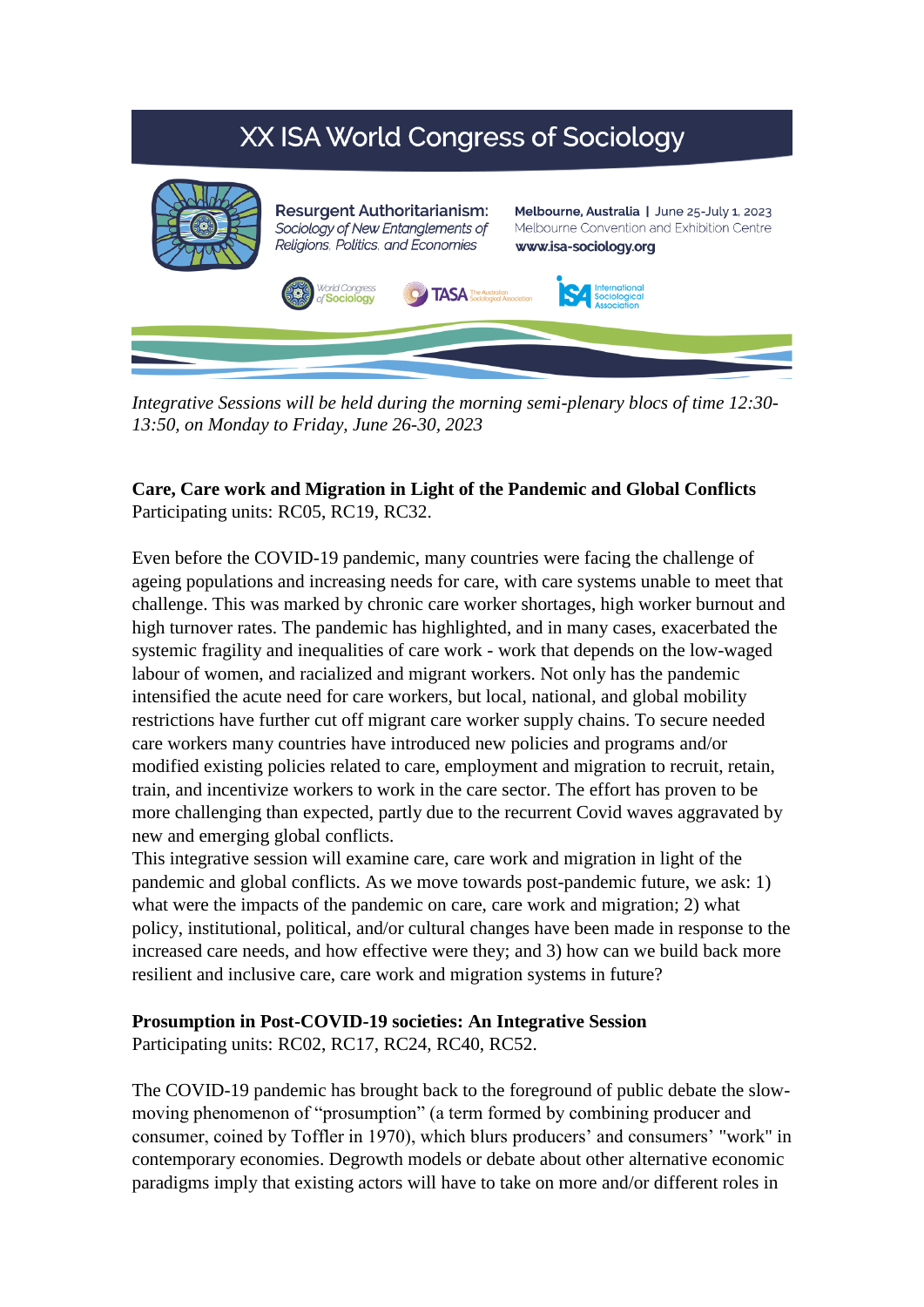many sectors – particularly those related to energy, mobility, and food. These changing roles also mean changes in the types of knowledge, expertise, and services that prosumers are expected to have, which in turn condition the value of their labour. This integrative session will broaden debate among sociologists from across five research committees (agriculture and food, economy and society, environment, organizations, and professions) trying to explore a number of interdependencies, synergies, and conflicts that emerge through prosumption, in order to understand how the phenomenon is emerging and shaping diverse sectors of the economy in contemporary societies from around the world.

Our session will foster debate around the question of: what forms might prosumption take in diverse economic paradigms that are emerging to deal with the realities of a post-COVID world? Can certain organizational forms also emerge to reduce the inequalities and exploitation of some current forms of prosumption? What challenges does the concept of prosumer pose to the regulation of the economy? How does this concept redefine the power and structure of value chains? What can be its concrete social impact in post-covid societies?

#### **Postcolonial and Southern Perspectives in Digitalization**

Participating units: RC02, RC09, RC23.

There is broad consensus in both academic and public discourse that the omnipresent trans- formation process subsumed under the term "digitalization" is one (if not the major) dominant driving force of social change in contemporary societies that has been implemented by COVID19 and its economic and social lockdown. Changes have been realized not only in business and jobs but also upon life-worlds, daily routines, and practices by digitalization or the mediatization of everyday life.

With an interest in comparative analysis, the notion "transformation" raises the question which (pre-)existing structures are transformed by digitalization. What is specific about social changes referred to as "digital transformation"? What is new about the modus of digitally induced social change, for instance in comparison to previous fundamental social changes such as Industrialization?

Digital phenomena are often described either as radical new developments or as intensifications of well-known processes. Comparisons that are presented in this session will actually study similarity and differences of digitally induced changes, thereby offering an alternative to the opaque notion "digital transformation."

We suggest presentations form non-western scholars and post-colonial perspectives in order to give an overview of current socio-economic developments in the North and the South. Case studies of digitalization in enterprises, local life-worlds, educational institutions and by state administrations will be presented. The overall objective is to precise recent developments in societies all over the world in COVID-19 times where transformations must cope with economic hardships and have to protect both lives now and in the future.

#### **Understanding the Criminalization of Struggles for Rights: Resurgent Authoritarianism or Deliberalization of Democracies?** Participating units: RC12, RC29, RC47.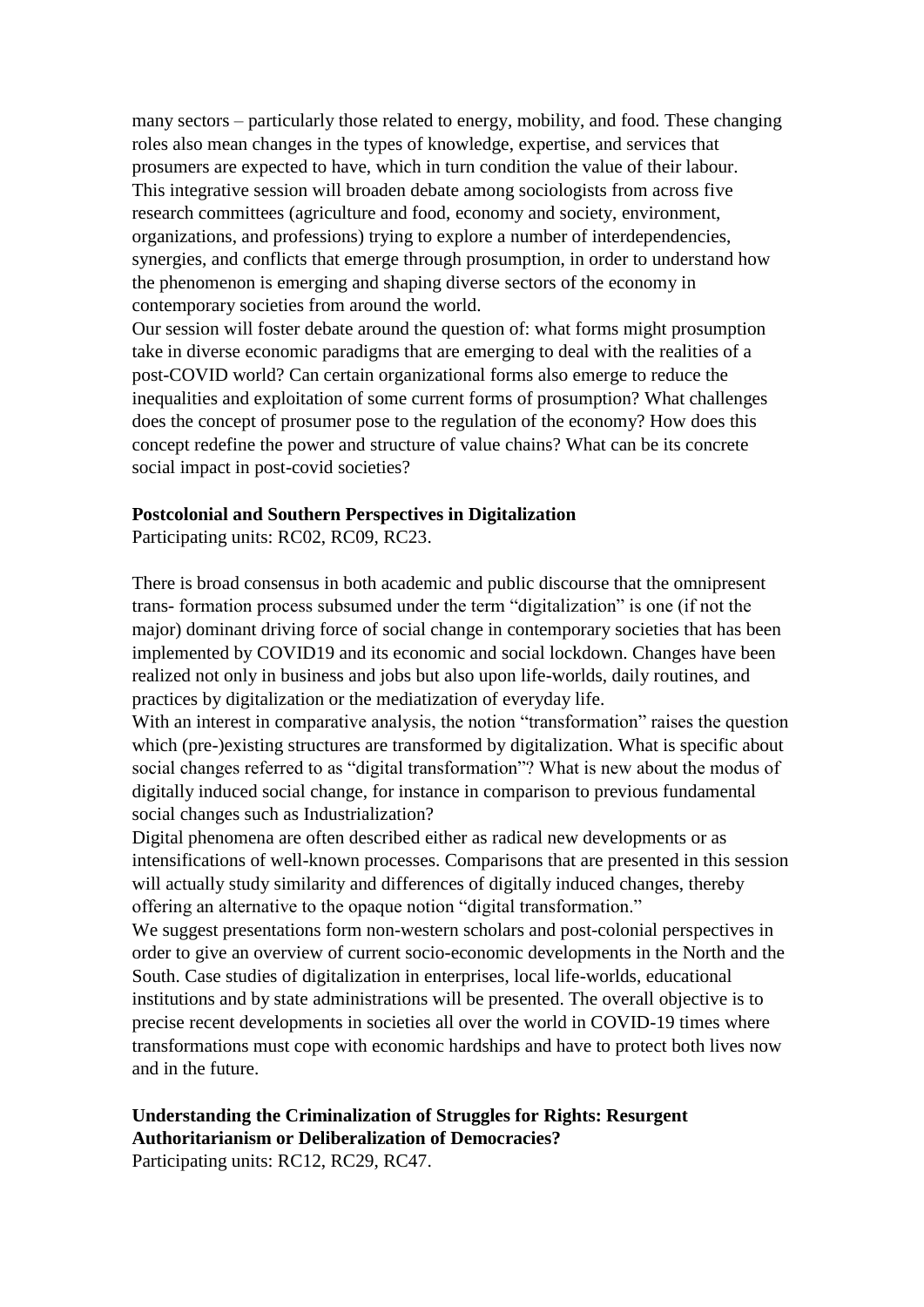Criminalization of the struggles for rights and for democracy more broadly is becoming a global trend. As such, it cuts across a wide range of political regimes and types of legislations. The harsh intolerance and massive human rights violations towards activists is a visible trait of overtly authoritarian countries, as well as in so-called liberal democracies. However, evidence shows that well-established democracies can also display high levels of criminalization and violence against human rights defenders (HRD) and protesters. For instance, young activists giving water to illegal immigrants face 10 years sentences in the USA; penalization of environmental and Indigenous defenders and of public spaces are common trends in North America, Australia, and European countries; threats to gender, sexual and reproductive rights in Global North and South thrive; etc. While it is obvious that well-established democracies don't have the same room for maneuver than authoritarian regimes in terms of controlling courts, medias or armed forces, more and more studies show that countries criminalizing struggles for rights and democracy rely on a securitarian narrative to justify the use of violence against HRD and demonstrators.

What implications do these common trends have for our comprehension of democracy and institutional mechanisms guaranteeing judicial independence? In pursuing their struggles for rights against all odds and reaching out to national and international legal frameworks for protection of rights, protesters and HRDs choose to fight for new innovative meanings and practices of democracy exposing authoritarian elements in all kinds of regimes, being them democratic of not.

# **(Dis)Entangling Religion(s) and Politics in fighting for Freedom and Dignity. Cross approaches from Algeria, Palestine, and Tunisia**

Participating units: Fa3iloon Center, Algeria, Palestinian Sociological Association, Tunis El Manar University, Tunisia.

During the last decade, almost all the Arab countries have witnessed different types of social movements, uprisings, non-violent insurgencies, and revolutions. From 2010 notably, alongside experiencing different ways to achieve their goals, social actors were (re)framing their complaints, arguments, and social and political demands. In the successive waves of such different movements Freedom and Dignity were pivotal targeted demands. Coronavirus pandemic was an additional crisis time challenging sanitary (in) justice governmental policies and strategies.

This has been evident for Algeria, Palestine, and Tunisia. Yet, for the last decade, in each country, and from a sociological standpoint, one can point out different ways of (dis)entangling religion(s) and politics. From the point of view of social change actors, the post-2011 decade constituted a fighting time for Freedom and Dignity. Even though partisan-organised Islamist politics has obvious presence and role in all three countries, one can point out a range of differences. In Algeria, the Army moved from opposing 2019 Hirak to leading/framing it. This strategic shift gave birth to a specific democratic transitional process with which Islamists had, among others, to deal. Palestinian fight against colonial and Zionist apartheid proved to be tightly entangled with fighting against repressive politics of Palestinian Authority. This has something to do with (dis)entangling religion and politics as Islamists are ruling in Gaza strip. While experiencing several elections and democratic transition steps, Tunisians saw how a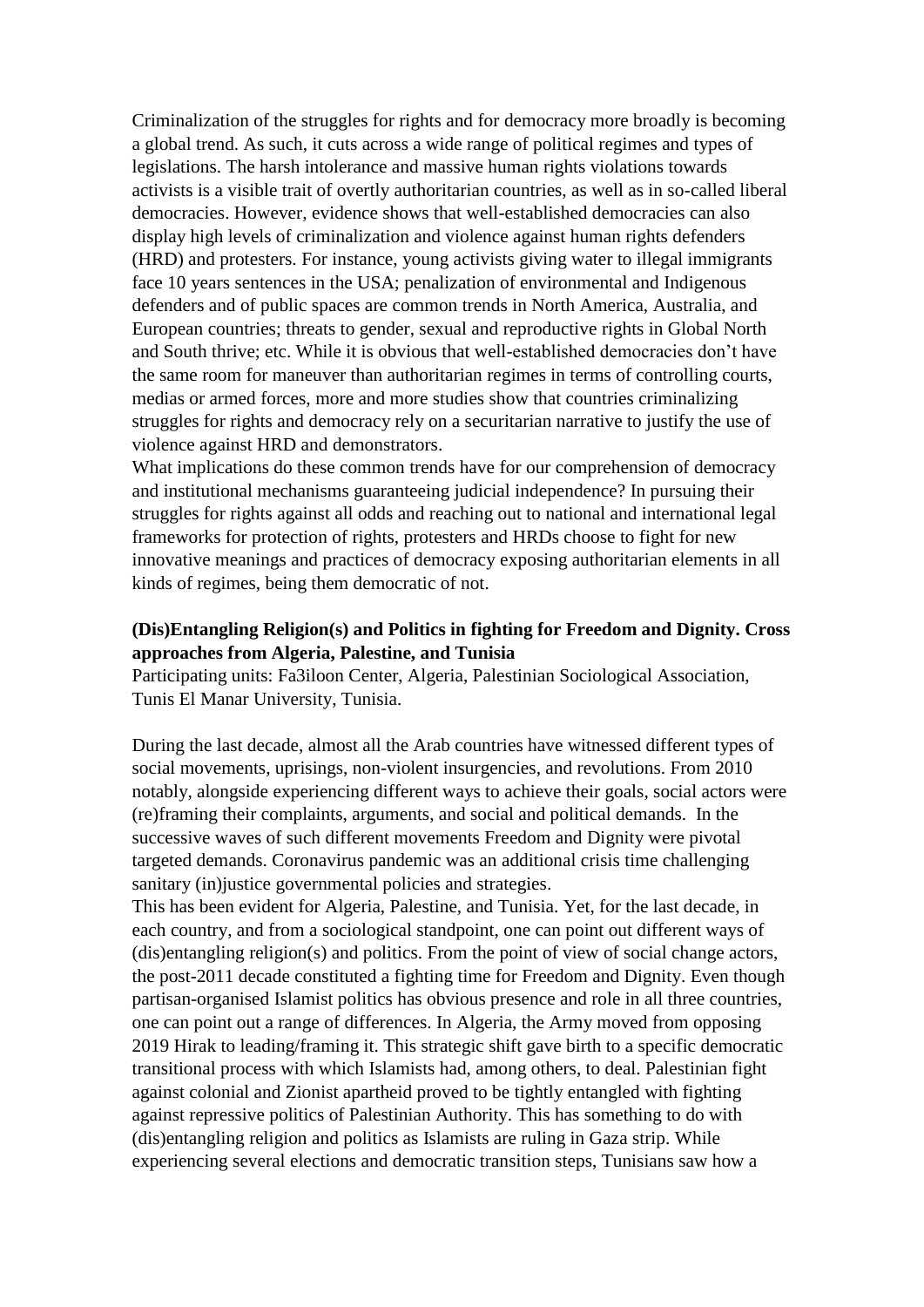Revolution could be devoured by populism on behalf of fighting Islamism. In the three countries, Dignity seems to be gradually hidden as a slogan, a target and/or a value. Comparative and cross approaches drawn upon each single country-case are supposed to problematize (dis)entangling religious backed political discourses, populisms, and (re)placing Freedom and Dignity on human value scale. While Palestinian and Tunisian units did organised a joint integrative session during Toronto 2018 congress, Algerian unit is reinforcing this MENA regional coordination.

# **Constructing the foundations for Asian sociology: A case of family and gender studies**

Participating units: Japanese and Vietnamese National Association, RC06.

As the world is being restructured, the global mode of knowledge production needs to be decentralized and reconstructed in parallel. A group of Asian sociologists resolved to take up this challenge systematically, focusing in particular on the domain of gender and family studies. We decided to initiate a two-level plan to strengthen the foundations for inter-Asian collaborative research. The first level was the collection, translation, and dissemination of influential academic works written in various Asian languages. The International Editorial Committee for this project, which resulted in the publication of a four-volume set, Asian Families and Intimacies (Sage, 2021), comprised experts from nine Asian societies: Japan, Korea, China, Taiwan, Vietnam, the Philippines, Indonesia, Thailand, and India. The second level of the project was the Comparative Asian Family Survey (CAFS), conducted in Thailand, Vietnam, Malaysia, India, Qatar, and Turkey, using a common format. The proposed session would be co-hosted by the Japanese and Vietnamese national associations, which played crucial roles in the afore-mentioned projects, together with ISA RC06 on family research. The session will aim both to disseminate the results of the two projects and to share our experience with those who wish to construct sound and active regional sociologies.

# **The Good University: Addressing Growing Stratification and Gender Discrimination in the University Workforce**

Participating units: Australian Sociological Association, RC08, RC32, RC56.

In recognition of Raewyn Connell's outstanding contributions to sociological research, for which she has been awarded the third ISA Award for Excellence in Research and Practice, this integrative session builds on her latest book that focuses on inequalities within the modern university system. Stratification has been key to the rise and hegemony of elite Western universities, having been built on a legacy of imperialism that centers knowledge and material resources in the metropole. While universities were founded to serve society for the common good, Connell examines how they are also responsible for rising inequalities that are legitimized by regressive policies in favor of powerful and elite actors. Gender and racial inequalities have shaped who sits in the upper echelons of faculty and administration and who is forced into contingent work. Since the onslaught of COVID-19, academia's rapidly neo-liberalizing structures have further fostered contingent work, gender and racial inequalities, and the exploitation of non-academic staff.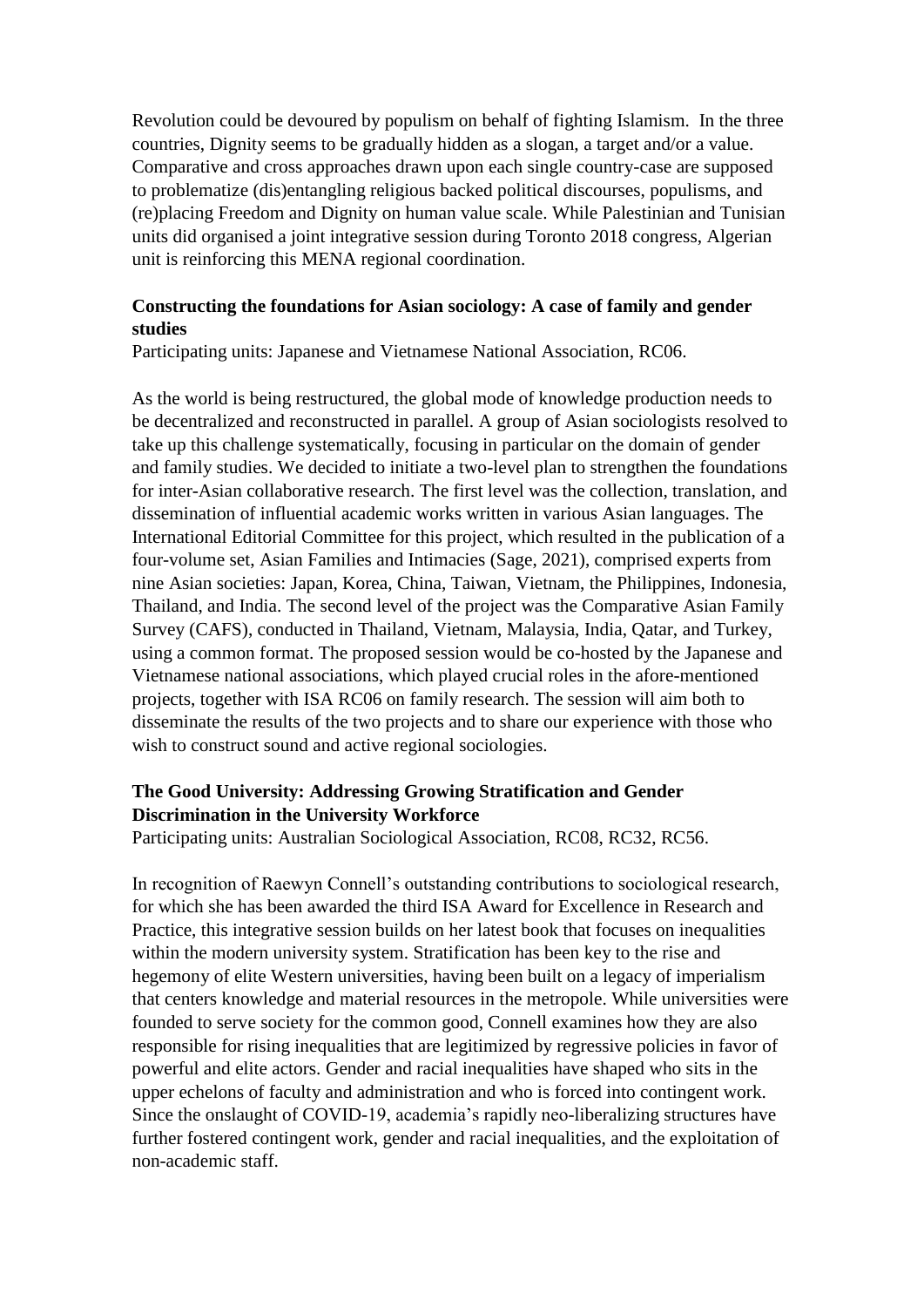The proposed integrative session will build on Connell's analysis of the "good university" with a particular emphasis on its role for the history of sociology, as well as the historical sociology of inequalities of gender and knowledge in order to consider how to democratize learning, decolonize knowledge hierarchies, and how to fight against growing stratification and gender discrimination in universities. We ask: 1) What can be done to combat the deepening crisis in universities that have predominantly served the elite class and have supported Eurocentric policy research agendas based on Western traditions? 2) In a post-pandemic world, how do we decolonize higher education and counter the gender and racial histories of inequality and discrimination that have defined this institution?

## **De-Centering Global Sociology: The 'Peripheral Turn' in Social Theory and Research**

Participating units: German Sociological Association, RC08, RC16, RC35.

While the sociological canon has been questioned repeatedly throughout the history of the discipline, the challenges to mainstream sociology were catalyzed especially by the emergence of Southern perspectives and their continued presence at the level of established academic arenas. The ISA has been particularly effective in this regard. Bringing together historical, theoretical, conceptual and expertise and more, this session intends to shift the discussion further: beyond the dissemination of marginalized sociological knowledge and demands for its inclusion into the canon, towards a radical reconstruction of a truly global sociology by rethinking the discipline in terms of a 'peripheral turn'. While 'peripheral' perspectives account for the vast majority of the world population, this notion highlights that these originate at a far distance from the established centers of power and sociological knowledge production with which they are hierarchically entangled, an entanglement reflected by the composition of the speakers and the participating units. Further, such an approach links the diversity of subaltern perspectives: not merely a geographical or geopolitical category, it encompasses a broad variety of social relations grounded on power inequalities: economic, political, racialized, gendered, etc. Expanding our knowledge on the various forms of inequality and oppression, this session will, moreover, contribute to undermining sociology's complicity in reproducing these and to challenging some of the most enduring exploitative hierarchies.

#### **Social movements under varieties of authoritarian threats**

Participating units: ALAS Latin American Sociological Association, RC44, RC47, RC48.

Social movements and activists continue to face severe violent threats by authoritarian and non-democratic states across the globe. This phenomenon is nothing new, and even in severely repressive authoritarian environments, people still protest and mobilize, challenging power holders and promoting democracy in politics and society. However, the current global resurgent authoritarianism is characterized by multiple modes of stern expressions, including softer forms where democratic states use direct and indirect mechanisms of governance that isolate power against popular discontent. In times of